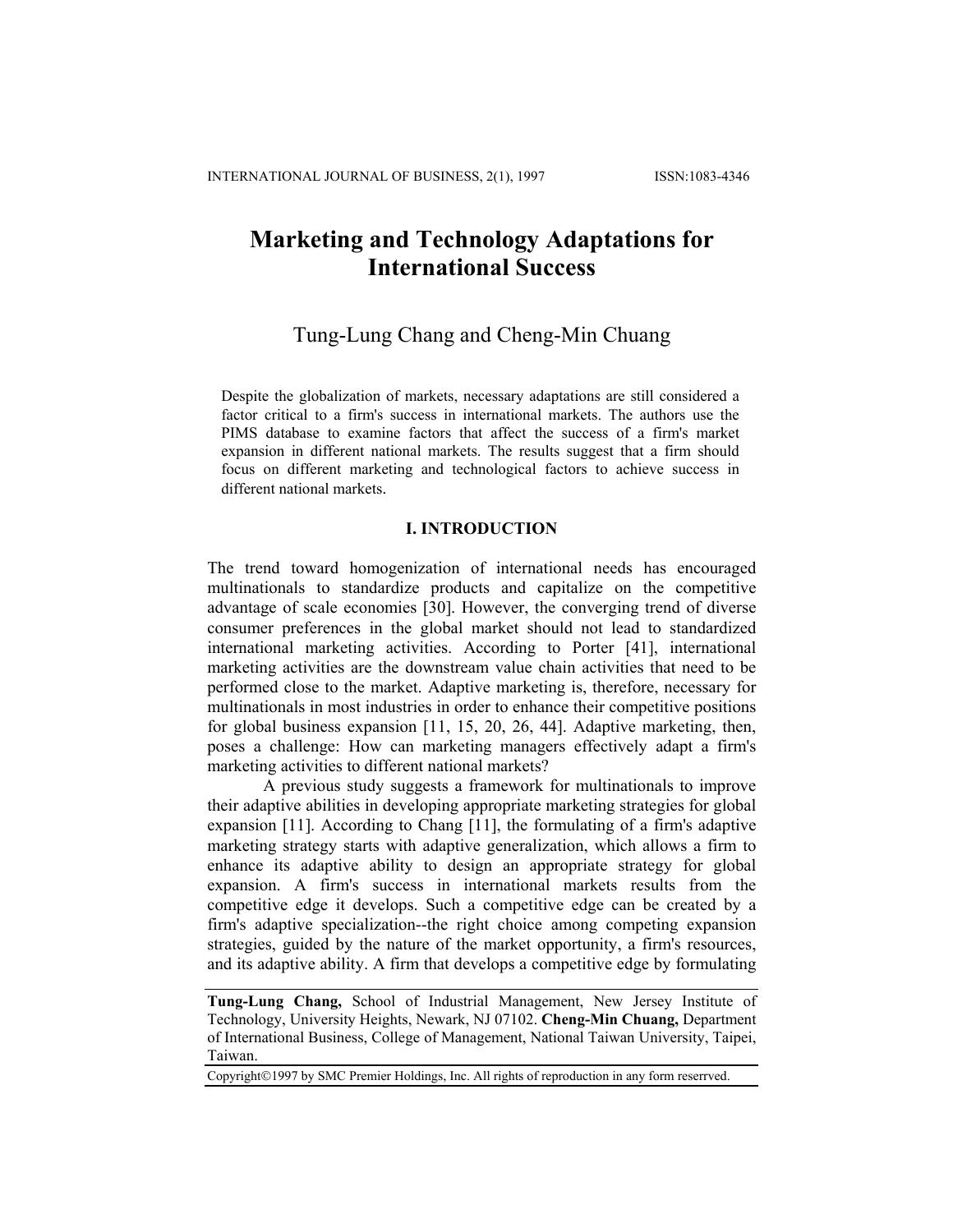a relevant adaptive marketing strategy will be able to create customer value and generate high profits globally.

 Marketing managers can create customer value by generating four kinds of utility--form, time, place, and ownership [4]. Such kinds of utility constitute the want-satisfying power of a product, which is crucial for developing a firm's competitive position. A firm can generate these four kinds of utility by performing adequate production and marketing activities. Marketing managers, however, should not limit their vision to the marketing function but should try to unlock possibilities for gaining competitive advantage in other upstream activities such as manufacturing, product design, and R  $\&$  D [41]. In order to obtain a better market position and satisfy target consumers in foreign countries, a firm needs constantly to develop new products, to redesign existing products, and to adjust production processes and scheduling for current markets. Since technology is a key determinant of a firm's adaptive ability [9] for new product development, marketing managers should focus both on marketing and on technology adaptive ability for generating proper utility of their products with good customer value. In this research, the authors use the PIMS database to study what factors would affect a firm's business success in different countries.

### **II. RESEARCH BACKGROUND**

International business literature has long suggested that multinationals conduct global expansion to leverage the value of their assets [2, 7, 17, 24, 43, 50, 51]. However, such expansion does not always result in favorable outcomes. The management of a firm may find difficulties in implementing organizational changes or in coordinating business operations across national borders. Organizational rigidity [32], organizational inertia [21], organizational resistance [14, 49], and national differences [23, 29] are the main reasons for such difficulties. A firm can benefit from its global expansion if the management overcomes these problems and effectively coordinates a firm's global business operations. Previous studies have shown that Japanese follower firms may surpass leaders in foreign markets [25] and that nondominant firms sometimes pursue an international expansion strategy in order to avoid direct competition with leading firms in the home markets [33]. Recent studies suggest that firms that possess extensive stocks of intangible capabilities tend to succeed in their international business expansion if the global market is not saturated with global players [37, 38].

 A firm's global expansion is driven by environmental forces such as economic, social/cultural, legal/political, technological, and competitive. Prahalad and Doz [43] claim that multinationals may capitalize either on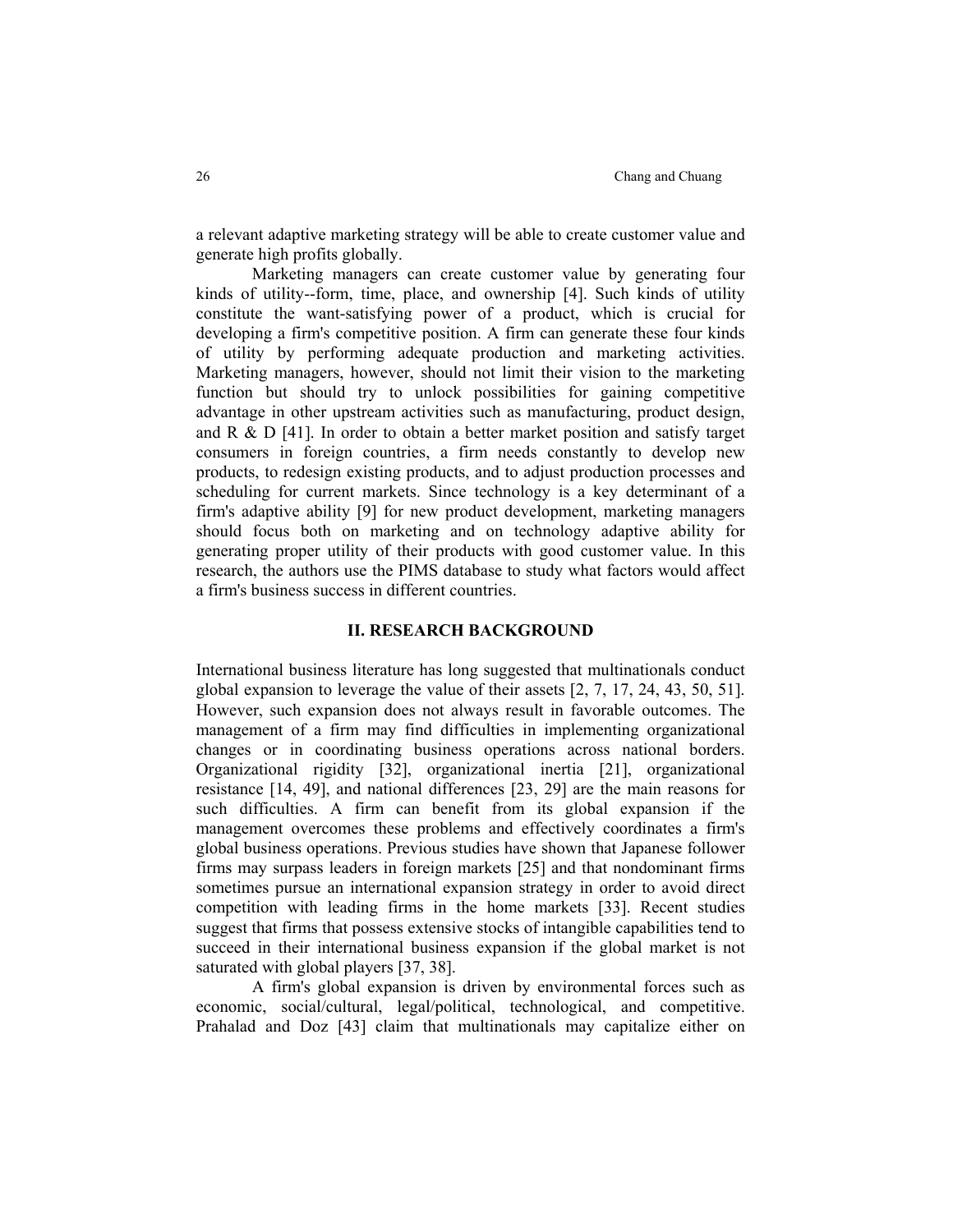efficiency benefits through global integration or on differentiation benefits through national responsiveness. Bartlett and Ghoshal [2] state that multinational corporations differ in their global expansion strategies by focusing on different environmental forces. According to Bartlett and Ghoshal [2], there are three basic strategies for global expansion--globalization, localization, and innovation, all of which reflect a firm's strategic mentalities differently. Multinationals focusing on integrated economic trends tend to use globalization to capture global efficiency. Japanese multinationals, such as Toyota, Canon, and Mitsushita, are good examples of firms that pursue such a global expansion strategy. The second type of multinationals stresses social/cultural and legal/political differences and develops a localization approach to improve local responsiveness. European multinationals such as Fiat, Philips, and Nestle fall within this category. The third kind of multinationals, such as Procter & Gamble, General Electric, and Pfizer, concentrate on technological and competitive environment and leverage innovation as much as possible to enhance their competitive position in the global marketplace. However, in order to assure their future successes, multinationals should continuously develop experience-curve advantage and manage globalization (i.e., efficiency), localization (i.e., flexibility), and innovation (i.e., learning) simultaneously.

 Experience-curve advantage results from a company's learning to improve the management of its business. As accumulated production grows, a company learns to improve the management of its business operations and to reduce overhead as well as average unit cost with each doubling of accumulated volume of production. Christenson [12] suggests that a firm use organizational slack to expand its organizational capacity. Organizational slack is the surplus of a firm's revenues over the costs of production that can be invested in managerial or technical capabilities [13, 36]. Since a firm's strategic adaptations are meant to create customer value, strategic managers should focus on investing the firm's slack in different functional areas. In the long-run, firms that develop more slack will have more resources to create better customer value with a satisfactory return.

 The need for adaptive marketing results primarily from a firm's recognition of the cultural and legal aspects of national differences in consumer preference and perception. According to Porter [41], the main tasks of international marketers are 1) to coordinate marketing activities across countries effectively, and 2) to unlock potent and competitive advantages due to scale and learning in the upstream activities of the value chain if the first task is successful. In order to grasp global market opportunities, firms need to consider where to perform value chain activities (i.e., configuration) and how to perform such activities effectively in different countries (i.e., coordination).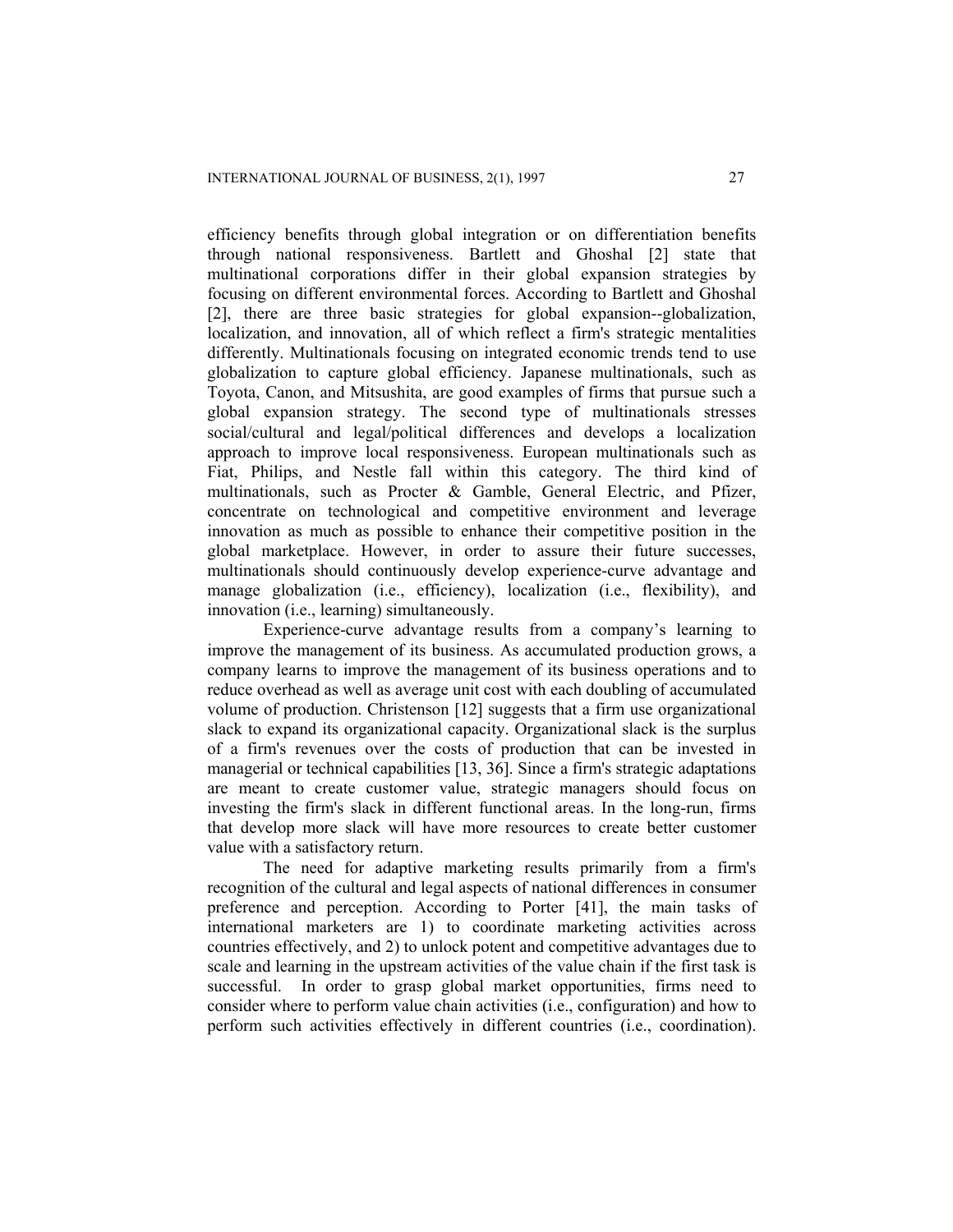#### 28 Chang and Chuang and Chuang and Chuang and Chuang and Chuang and Chuang and Chuang and Chuang and Chuang and Chuang and Chuang and Chuang and Chuang and Chuang and Chuang and Chuang and Chuang and Chuang and Chuang and

With a global strategy in mind, firms that adapt to the local market conditions can make distinctions and adjustments in different markets and obtain better leverage from their overall global positions. Strategic managers, therefore, need to enhance the firm's adaptive resource capacity for developing good leverage.

 Adaptive resource capacity is the extent and nature of material and human resources that affect strategic choices for international expansion. When a firm increases the degree of marketing adaptations, a greater reliance both on professionals and on structure adjustments occurs, which generally shifts a firm's experience curve downward [5]. Such a shift raises the risk of failure relative to the advantages of accumulated business experience [21] if a firm's adaptive abilities remain at the same level. To avoid such a risk, a firm must continue to invest organizational slack in improving technology level, marketing skills, and management competence. The technology level of a firm is an important factor in adapting to changes in the international markets because it is the key to developing new products for creating latent demand at an acceptable price. Multinationals that try to exploit the economies of scope can search for market niches and enter specialized markets unlikely to attract their major competitors. To find a market niche, a firm must develop a relevant marketing mix for international expansion.

 A review of the related literature supports such an argument. In the strategic management literature, technology is considered a critical determinant for improving a firm's adaptive ability [9], while the marketing literature suggests marketing adaptations are crucial if firms are to cope efficiently with the market situations [15, 16, 20]. Two manageable factors of a firm's resource capacity--technology level and marketing mix--are suggested for enhancing a firm's adaptive abilities. Once a firm enhances its resource capacity, it also increases the level of its adaptive abilities, which then allows it to develop a suitable adaptive marketing strategy to improve its competitive edge for generating high profits.

### **III. METHODOLOGY**

**Hypotheses**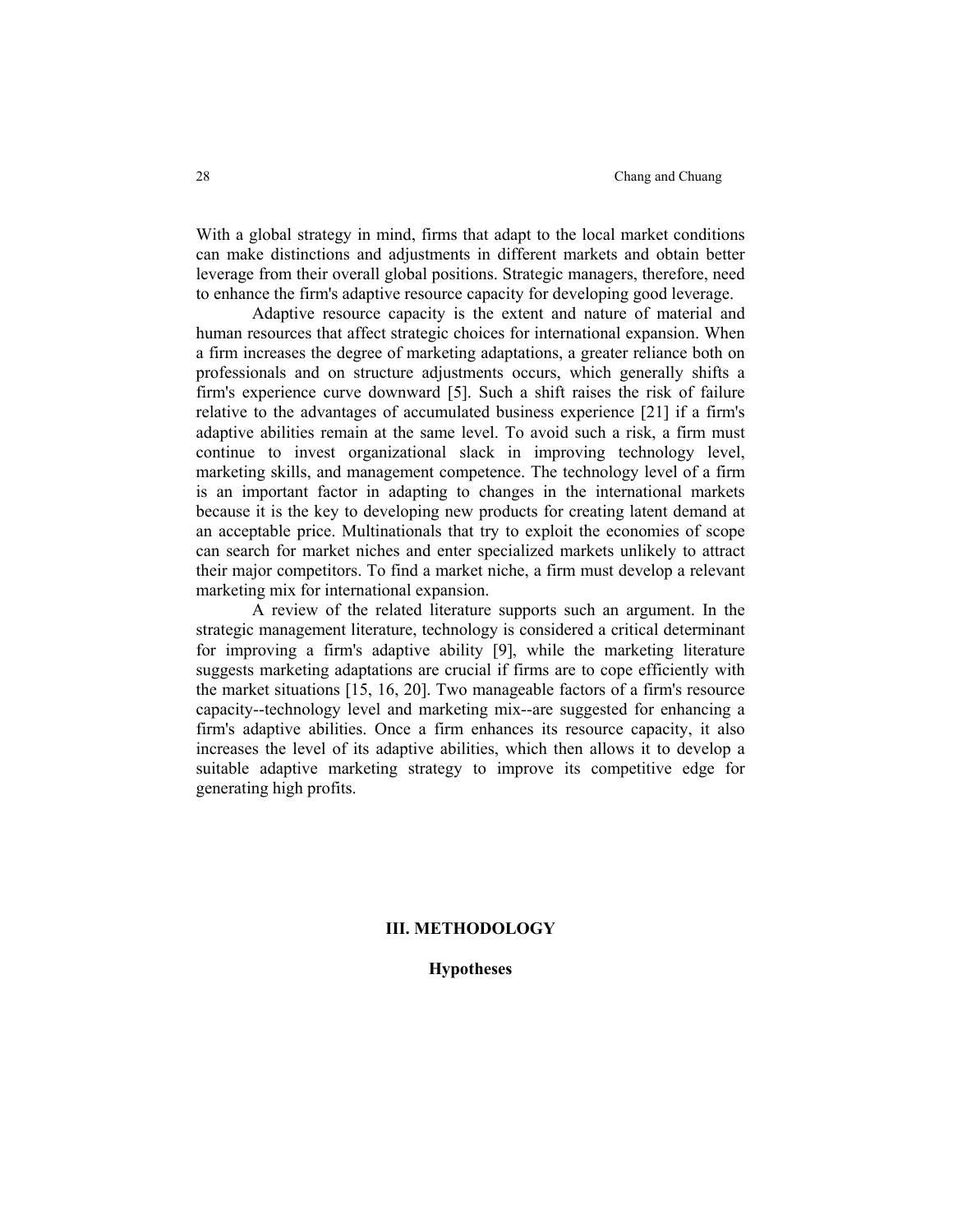International business literature has long suggested that firms develop competitive edges to ensure success in foreign markets (e.g., [42]). Such competitive edges tend to be monopolistic and tangible or intangible assets [7, 17, 24, 27], such as new technology, patented products, product development capability, marketing skills, management competence, and experience-curve advantage. The authors, therefore, propose:

- H1a: In a given national market, the market leaders are more likely to have a higher technology adaptive ability than do the market followers.
- H1b: In a given national market, the market leaders are more likely to have a higher marketing adaptive ability than do the market followers.

 The need for improving a firm's technology and marketing adaptive abilities varies from industry to industry. The contingency theory in the management literature suggests that firms develop appropriate organizational capability to cope with environmental changes [31, 35]. Since the market structures and the need for new technologies are different in the industrial and in the consumer product markets, two hypotheses are proposed:

- H2a: Manufacturers of industrial products are more likely to have a higher technology adaptive ability than do manufacturers of consumer products.
- H2b: Manufacturers of consumer products are more likely to have higher marketing adaptive ability than do manufacturers of industrial products.

 The strategic management literature suggests different generic strategies for firms to conduct business expansion effectively. However, firms using the same generic strategy may have different foci in selecting strategic attributes. Although global marketing is suggested for obtaining a firm's global efficiency, firms still need to tailor their marketing programs to the local market situations [44]. This leads to the following two hypotheses:

- H3a: In a given national market, the technology adaptive factors may have different influence in predicting a firm's profitability. To succeed in its target market, a firm's focus on technology adaptive ability should vary according to different market situations.
- H3b: In a given national market, the marketing adaptive factors may have different influence in predicting a firm's profitability. To succeed in its target market, a firm's focus on marketing adaptive ability should vary according to different market situations.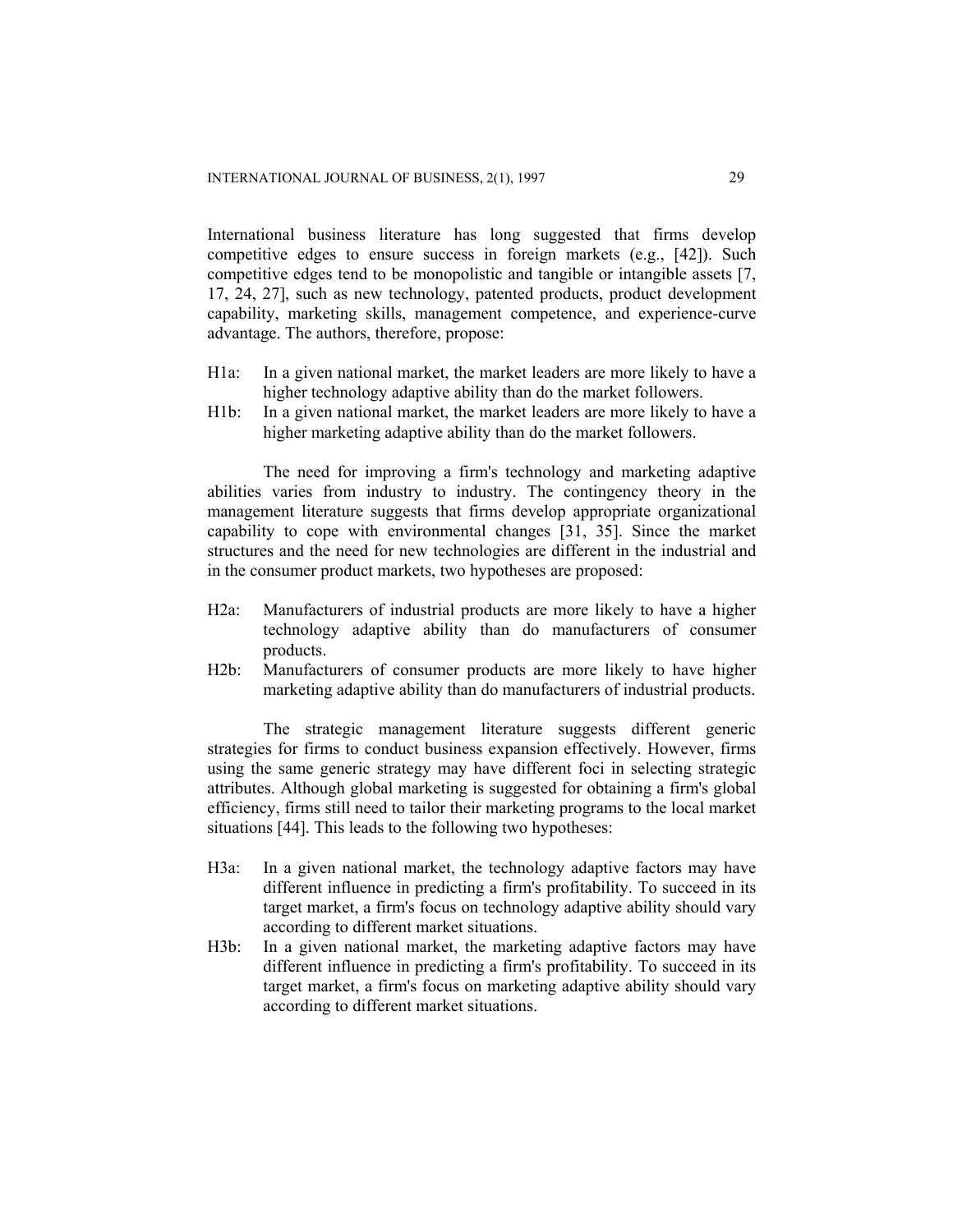#### **Database and Variables**

In this study, the PIMS database was used to examine the influence of a firm's technology and marketing adaptive abilities upon its profitability in a given national market. The main benefits of using PIMS database are its coverage of several national markets and its consistency of longitudinal and cross-sectional data collection. By selecting the firm's four-year average data from this database, the authors allocated 2,744 firms doing business in different national markets, including the U.S., Canada, the U.K., the European Community (EC), and other regions. In terms of the order of the firm's market entry, 1,429 firms are market leaders; another 1,315 firms are market followers and late entrants. Among them, 766 firms are in the consumer product business, 1,803 firms are industrial product manufacturers, and 175 firms are in the service sector. By controlling national market, business sector, and market entry order, the authors were better able to test the hypotheses presented previously.

 This research assigns variables to the constructs of technology and marketing adaptive abilities [9, 11]. In this research, technology adaptive ability is measured by a firm's product change frequency, new product development time, and product quality, while marketing adaptive ability is measured by a firm's capability to provide a broad product mix, new products, a relatively low price, better use of a sales force, efficient advertising and promotion, better service offerings, a good brand image, and self-controlled distribution channels. Relative to profitability, the authors used return on investment (ROI); return on sales (ROS); and a profit-related measure, market share that were suggested to assess a firm's strategic performance [10]. Exhibit 1 presents all variables used in this paper.

#### **Operationalization of Technology Adaptive Measures**

The operationalization of a construct has not been an easy task. To select correct measures from an existing database is even tougher. According to Chakravarthy [9], a firm's technology adaptive ability is an important factor that determines if a firm can conduct proactive adaptations in order to ensure its business success. Such technology adaptive ability is not measured in absolute terms, but rather by its relative abundance in that industry. In this paper, technology adaptive ability is defined as the cumulative sum of a firm's knowledge and ability to produce goods and services of higher or better quality per unit of input [40]. In other words, technology adaptive ability is the state of a firm's technology capability for coping with dynamic changes in the marketplace.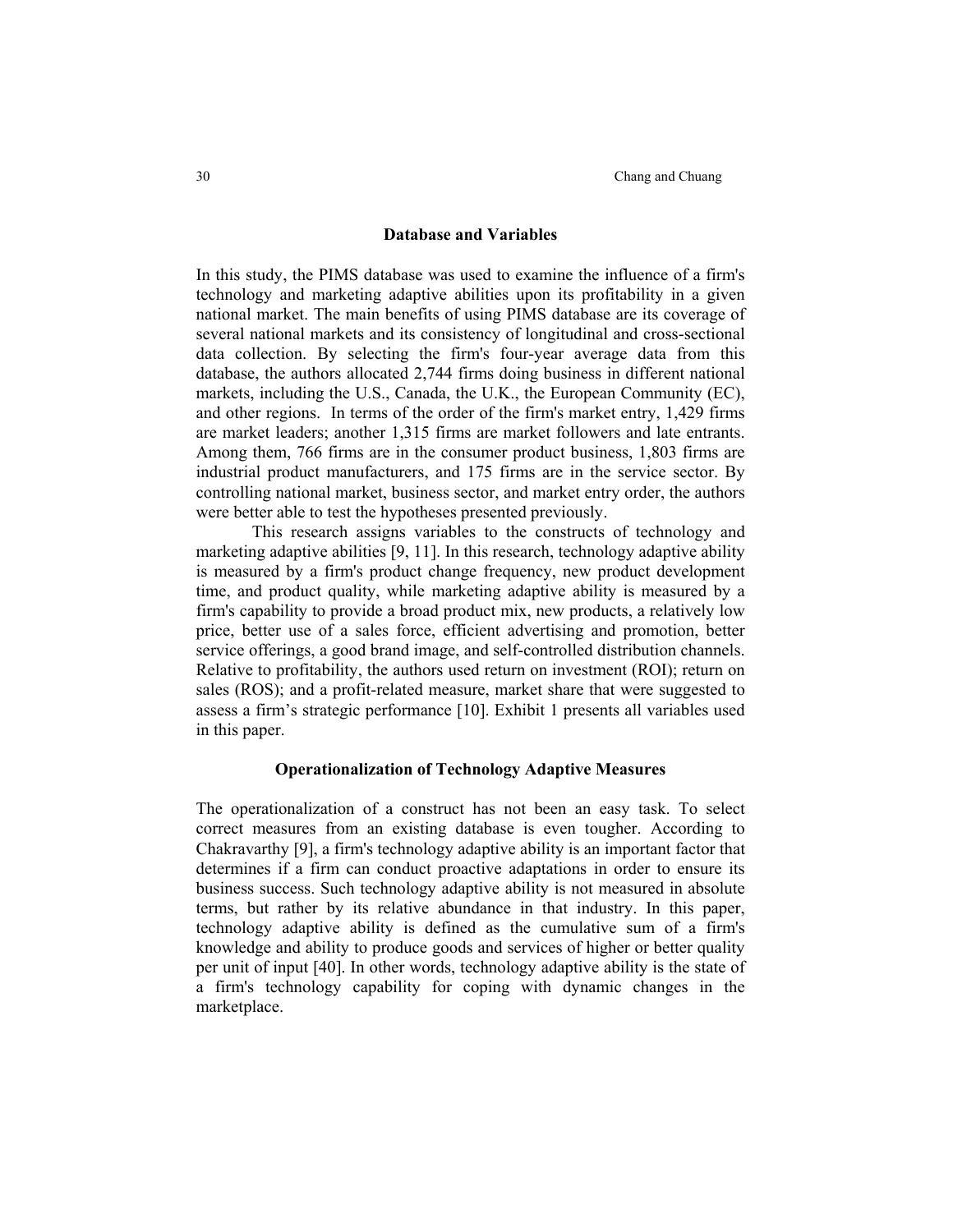### **EXHIBIT 1. RESEARCH VARIABLES**

Control Variables:

- 1. Order of market entry: Market leaders, market followers.
- 2. Type of business: Consumer products, industrial products.
- 3. Location of served market: U.S., Canada, U.K., "Regional," "Other."

Technology Adaptive Measures:

- 1. Product change frequency (Product improvement).
- 2. New product development time (Product development).
- 3. Product quality (Manufacturing capability)

Marketing Adaptive Measures:

- 1. Relative product breadth
- 2. Relative % sales from new products
- 3. Relative price
- 4. Relative sales force expenses
- 5. Relative advertising expenses
- 6. Relative promotion expenses
- 7. Relative services
- 8. Relative image
- 9. Relative forward integration (distribution channels)

Profitability and Performance Measures:

- 1. ROI
- 2. ROS
- 3. Market share

 In the literature, technology capability has been measured by the number of patents [3, 39], number of R&D staff [19, 45] and R&D expenditures [6, 28]. However, the number of patents may not provide a true measure of technology if it is used alone [3, 8]. R&D expenditures and the number of R&D staff represent a firm's efforts to develop and utilize its technology capability. he measures of R&D staff and R&D expenditures that may reflect the priorities of various industries are an indirect measurement of a firm's technology capability and have been considered inappropriate for measuring knowledge accumulation [52].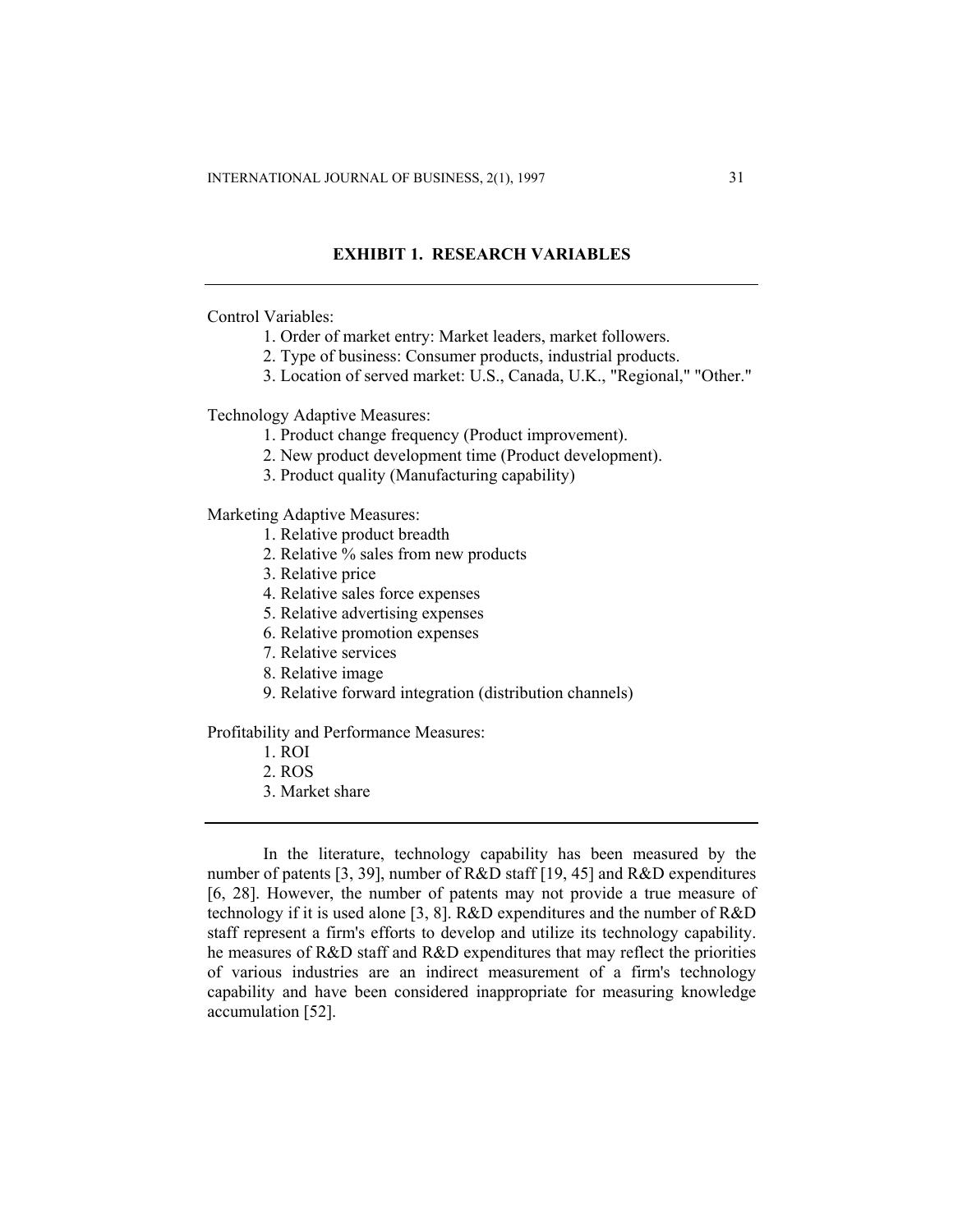In this study, technology adaptive ability is measured by a firm's product improvement ability, product development ability, and manufacturing ability. From the PIMS database, the authors have identified three proxy variables: product change frequency, new product development time, and product quality, respectively. Product quality is measured in comparison with a firm's big three competitors, while the other two variables measure a firm's position in product development and product improvement.

 The frequency of its product change indicates a firm's technology adaptive ability to respond to the competition. Product changes result from incremental product improvements. Firms that frequently initiate product change will be able to strengthen their competitive position through technology accumulation pertaining to product improvement. Product improvement can be accomplished by adding new features, by changing product design and styling, and by using new materials. Sunbeam, for example, has adopted an innovative manufacturing approach to respond to the competitive challenge from Black  $\&$ Decker, which has used offshore production to obtain price competitiveness [18]. Instead of outsourcing its iron production to a low-cost foreign country, Sunbeam first redesigned its iron to reduce the number of needed parts thus lowering the unit cost from \$9.5 to \$6.7. With such cumulative knowledge, Sunbeam was then able to develop a global model to further reduce a significant number of needed parts and screws and eventually reached a unit cost of \$5.33. In so doing, Sunbeam outpriced Black & Decker, which produced its iron in Singapore at a unit cost of \$5.98.

 New product development is crucial for firms in a highly competitive market in order to respond quickly to changes in consumer preferences. In the computer industry, firms have used time as a critical "competitive weapon" to steal an advantage in the marketplace [46]. In other industries where the competition is intense and the product life cycle is short, the speed of product development is the key that opens the door to participation in the marketplace [47]. In fact, new product development time can be considered as a function of a firm's effective use of its R&D staff and R&D expenditures. Firms can create either first- or second-mover advantages by reducing new product development time. Market pioneers can develop first-mover advantages if they effectively manage the new product development cycle and quickly launch a successful market introduction. Market followers, however, may develop second-mover advantages if they can quickly develop a new, "me-too" product in response to a competitor's new product introduction. In the late 1980s, the success of Sun Microsystems in the workstation market was due to its emphasis on the speed of new product development [48]. Because Sun was able to introduce a new product to the market faster than its major competitor, Apollo Computer, Sun's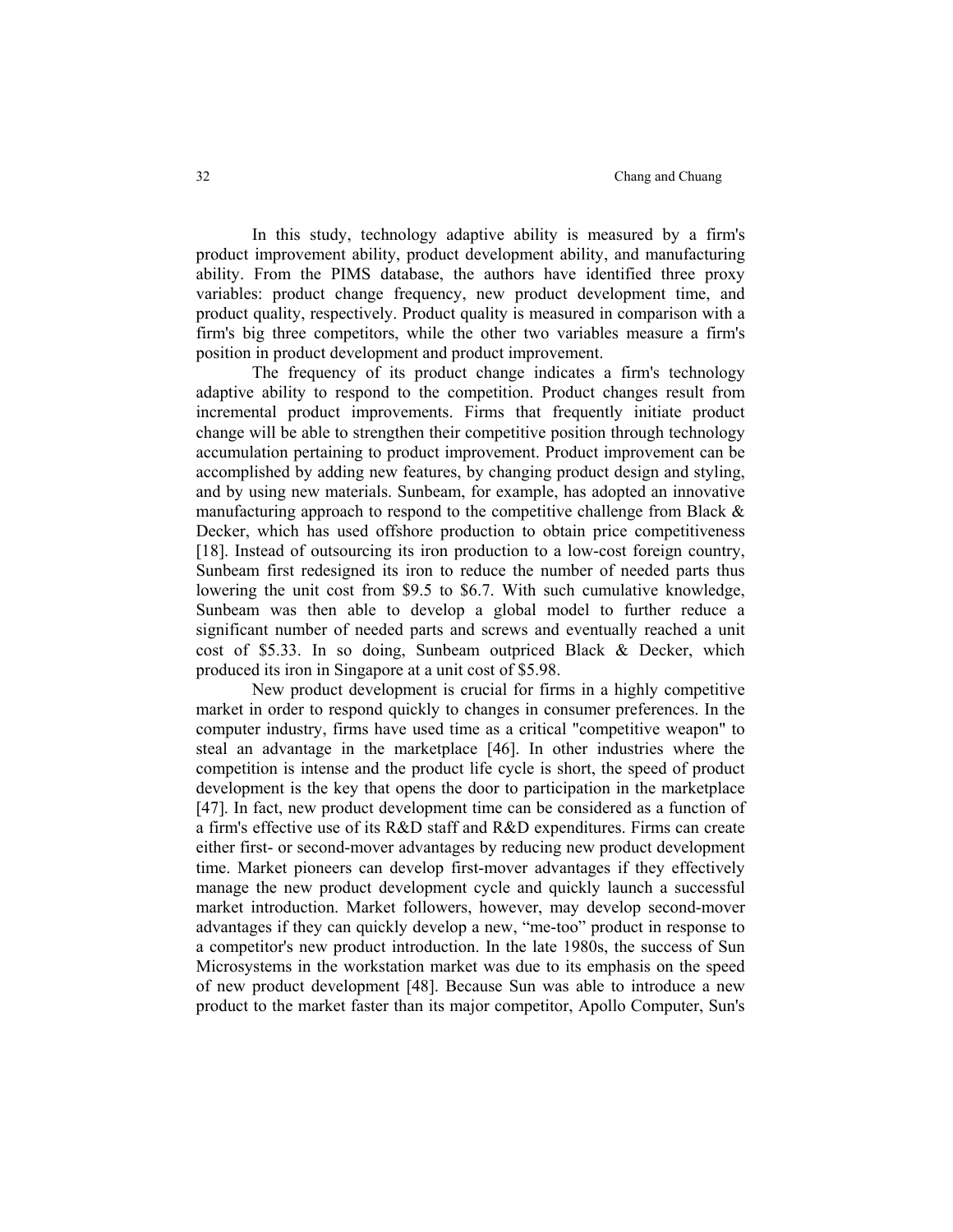product line actually encompasses more up-to-date technology than does Apollo's.

 Quality has been a worldwide focus in every industry and is considered as the key to success in the global marketplace. A recent survey of 485 participants from high-technology industries, such as aerospace and defense, computers and components, production and medical equipment, semiconductors and software, reveals that quality is the most important competitive success factor in all sectors [22]. Allen-Bradley Co., a Milwaukee-based company, has long been devoted to providing customers with quality products in a cost-effective way. Such a manufacturing strategy has allowed it to guarantee customer satisfaction by the use of computer-integratedmanufacturing (CIM) technology. Consequently, Allen-Bradley's cumulative knowledge in manufacturing has led to a new CIM operation that generates world-class product quality and, even more, a flexible manufacturing capability for the company [34]. In fact, a company that produces good quality products must have good manufacturing capability. In the fiber optics industry, for example, quality couplers are the result of good manufacturing techniques [1]. Without automated manufacturing capability, coupler manufacturers would not be able to meet the ever-increasing market demand from the telecommunications and cable TV industries. However, manufacturing techniques vary greatly in different industries. If one is to compare firms' manufacturing capabilities across a great number of industries, product quality seems to be a reasonable choice for measurement.

### **IV. RESULTS**

#### **Market Leaders vs. Market Followers**

Hypotheses H1a and H1b postulate that market leaders can quickly expand their business into any national markets because they have better technology and marketing adaptive abilities. To test these hypotheses, the authors used standardized scores of aggregated technology and marketing adaptive variables. A firm's technology adaptive ability was calculated by standardizing the sum of three standardized technology adaptive measures. A firm's marketing adaptive ability was calculated in the same way. All 2,744 SBUs (Strategic Business Units) from the U.S., the U.K., Canada, European Common Market, and other regions were included in the analysis. The research findings support these hypotheses. As shown in Table 1, market leaders significantly possess a higher technology adaptive ability (mean  $= .2096$ ) than do market followers (mean  $= -$ .1151) and a higher marketing adaptive ability (mean = .8940) than do market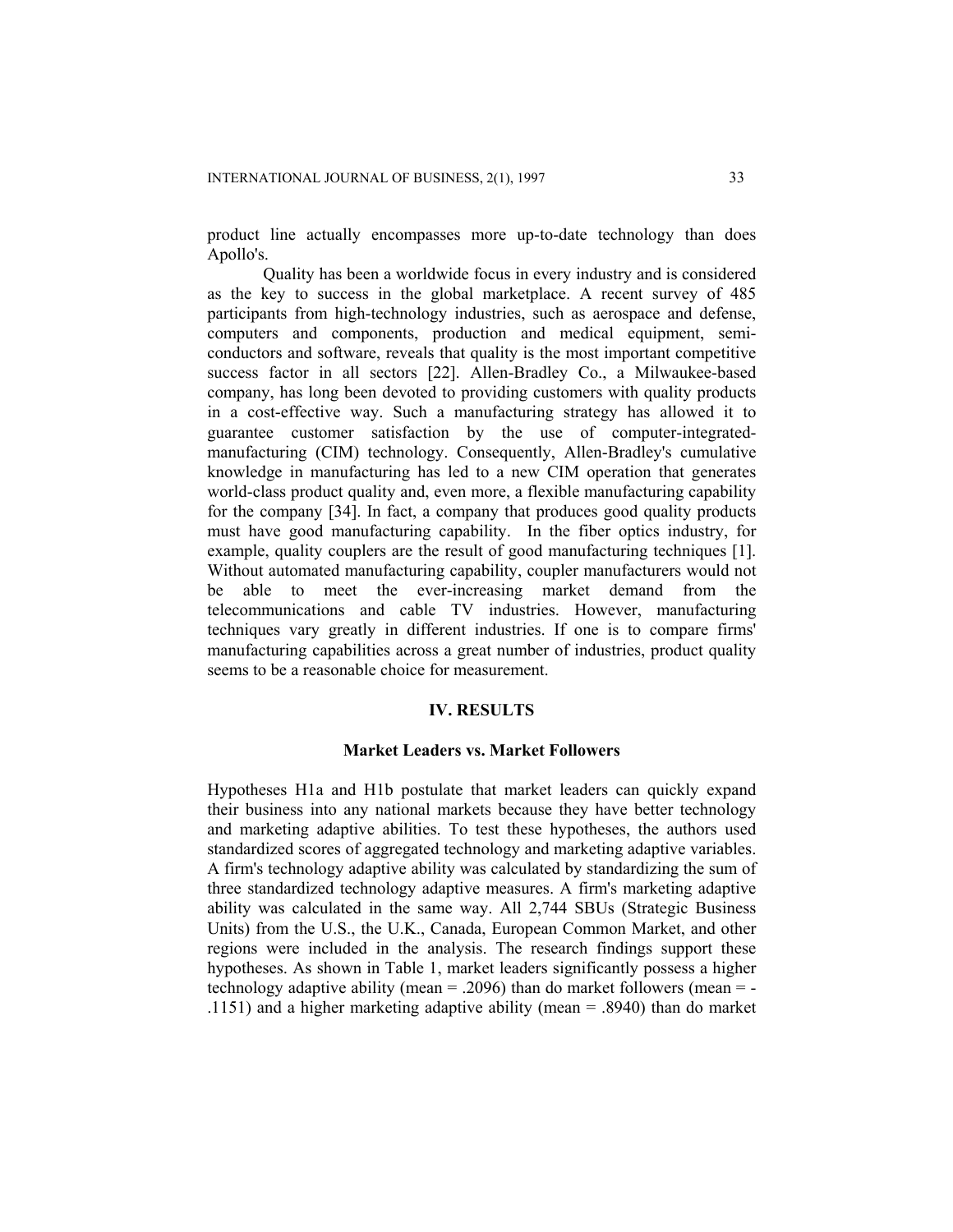followers (mean  $= -1.284$ ). The findings support the argument that firms can easily expand their businesses into a new market (either a geographic or a product market) segment if they possess unique tangible and/or intangible assets such as new technology, patented products, product development capability, marketing and management skills, and experience-curve advantage.

|                   | Adaptive<br>Tech.     | Mktg. Adaptive Ability | Observations |
|-------------------|-----------------------|------------------------|--------------|
|                   | Ability               |                        |              |
| Market            | $Mean = .2096$        | Mean = $.8940$         | 1,429        |
| Leaders           | (.0475)               | (.1200)                |              |
| Market            | Mean = $-1151$        | Mean = $-1.284$        | 1,315        |
| Followers         | (.0495)               | (.1250)                |              |
| <b>Statistics</b> | $F_{(1,2742)} = 4.45$ | $F_{(1,2742)} = 157$   | Total        |
|                   | $P = .035$            | $P = .000$             | 2744         |

**TABLE 1. SUMMARY OF ANALYSIS OF VARIANCE** 

Note: Standard errors in parentheses.

### **Consumer Products vs. Industrial Products**

A review of the PIMS database reveals that the technology changes of consumer products are much fewer than those of industrial products. Such a situation may influence a firm's strategic choice in enhancing its technology and adaptive abilities. The authors postulate that industrial product manufacturers may have been forced by such a technology development trend to improve their technology adaptive ability to a higher level than consumer product manufacturers (Hypothesis H2a). On the other hand, the rapid changes in consumer preferences and the intense competition in the marketplace may have forced consumer product manufacturers to enhance their marketing adaptive ability more than that of industrial product manufacturers (Hypothesis H2b). As shown in Table 2, industrial product manufacturers possess significantly a higher technology adaptive ability than do consumer product manufacturers. However, there is no significant difference in marketing adaptive ability between consumer and industrial product manufacturers. The findings indicate that like consumer product manufacturers, firms specializing in industrial products also need to improve their marketing adaptive ability constantly in order to succeed in the markets they serve.

#### **TABLE 2. SUMMARY OF ANALYSIS OF VARIANCE**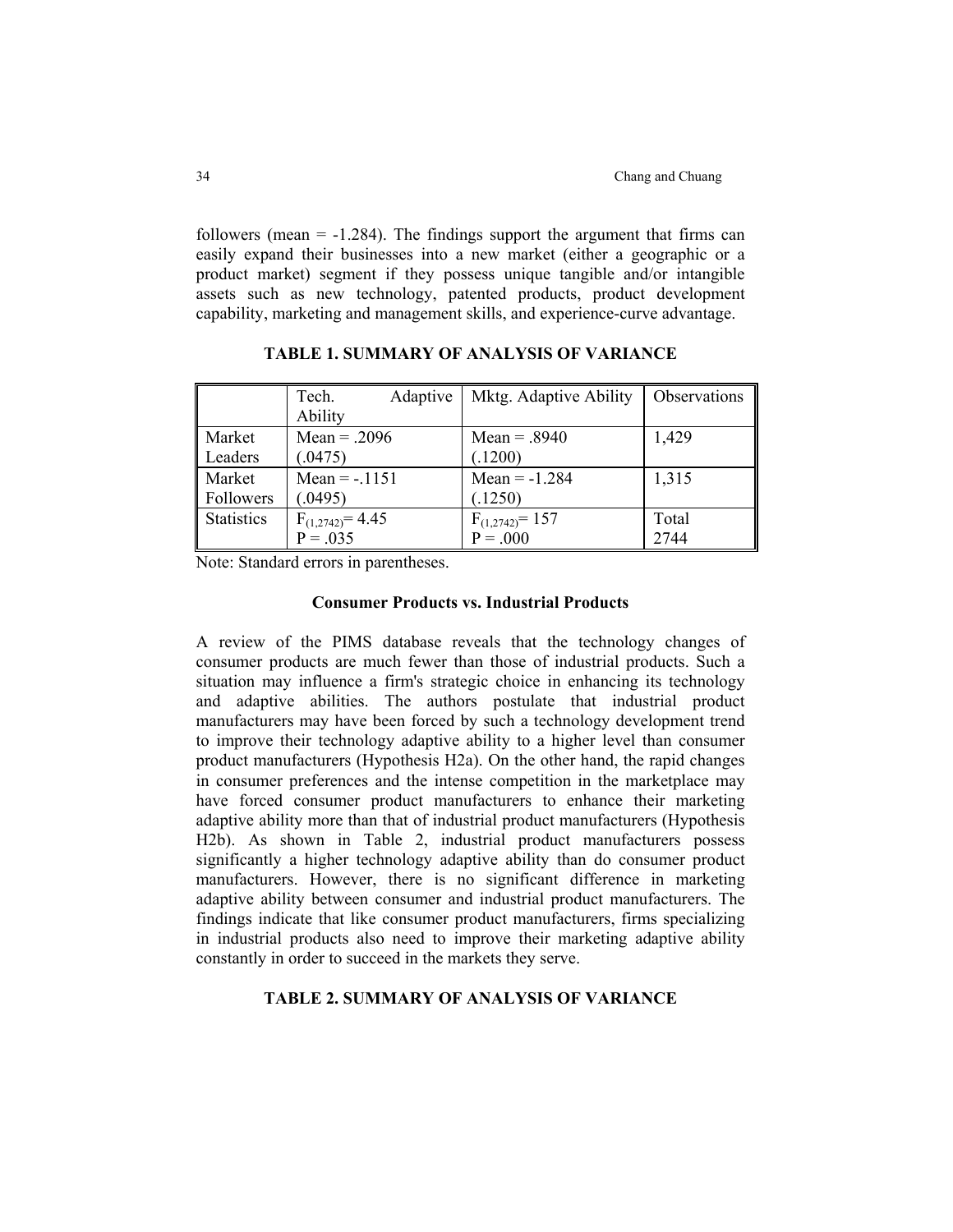|                   | Tech.Adaptive<br>Ability           | Mktg. Adaptive Ability              | Observations*     |
|-------------------|------------------------------------|-------------------------------------|-------------------|
| Consumer          | Mean = $-6966$                     | Mean $= -0.4142$                    | 766               |
| Products          | (.0622)                            | (.1660)                             |                   |
| Industrial        | $Mean = .1942$                     | Mean = $-.2394$                     | 1,803             |
| Products          | (.0406)                            | (.1082)                             |                   |
| <b>Statistics</b> | $F_{(1,2567)} = 144$<br>$P = .000$ | $F_{(1,2742)} = .780$<br>$P = .378$ | <b>Total 2569</b> |

Note: Standard errors in parentheses. \* Ecludes 175 firms in service sector.

# **Factors Contributing to The Firm's Profitability**

Hypotheses H3a and H3b postulate that technology and marketing adaptive factors may play different roles in contributing to a firm's profitability in different markets. In order to examine H3a and H3b, the authors first selected exclusive clustering firms by controlling a firm's location of served market. As a result, there are five different identified target markets, including the entire U.S. (1183 firms), the entire U.K. (189 firms), the entire U.S/Canada (437 firms), regional markets (539 firms in the U.S., Canada, or Europe), and other (210 firms in other countries). The second step was to conduct OLS regression analyses for each target market to examine the contributions of the technology and marketing adaptive factors to a firm's profitability. The results support the postulated argument that firms should focus on different adaptive factors in order to cope with target market situations. Because the major concern of this analysis is to test which adaptive factor affects a firm's profitability, the authors did not record the constant and insignificant regression coefficients in Table 3- 1a to Table 3-2c.

The low adjusted  $R^2$ s in Table 3-1a to 3-2c indicate that performance indicators such as ROI, ROS, and market share are largely explained by factors not included in the model.  $\mathbb{R}^2$  could be better improved if more appropriate factors were included. The purpose of this study was, however, to examine the relationship between those performance indicators and a firm's technology and marketing adaptive abilities, not to identify a set of factors that can precisely predict a firm's performance. Our analysis, therefore, focused on F values of tested equations and t values of those technology and marketing adaptive measures.

 As shown in Table 3-1a to Table 3-1c, product change (a proxy of product improvement) and quality are very important for firms doing business in the U.S. that intend to improve their ROI, ROS, and market share. New product development time is crucial for firms trying to increase market share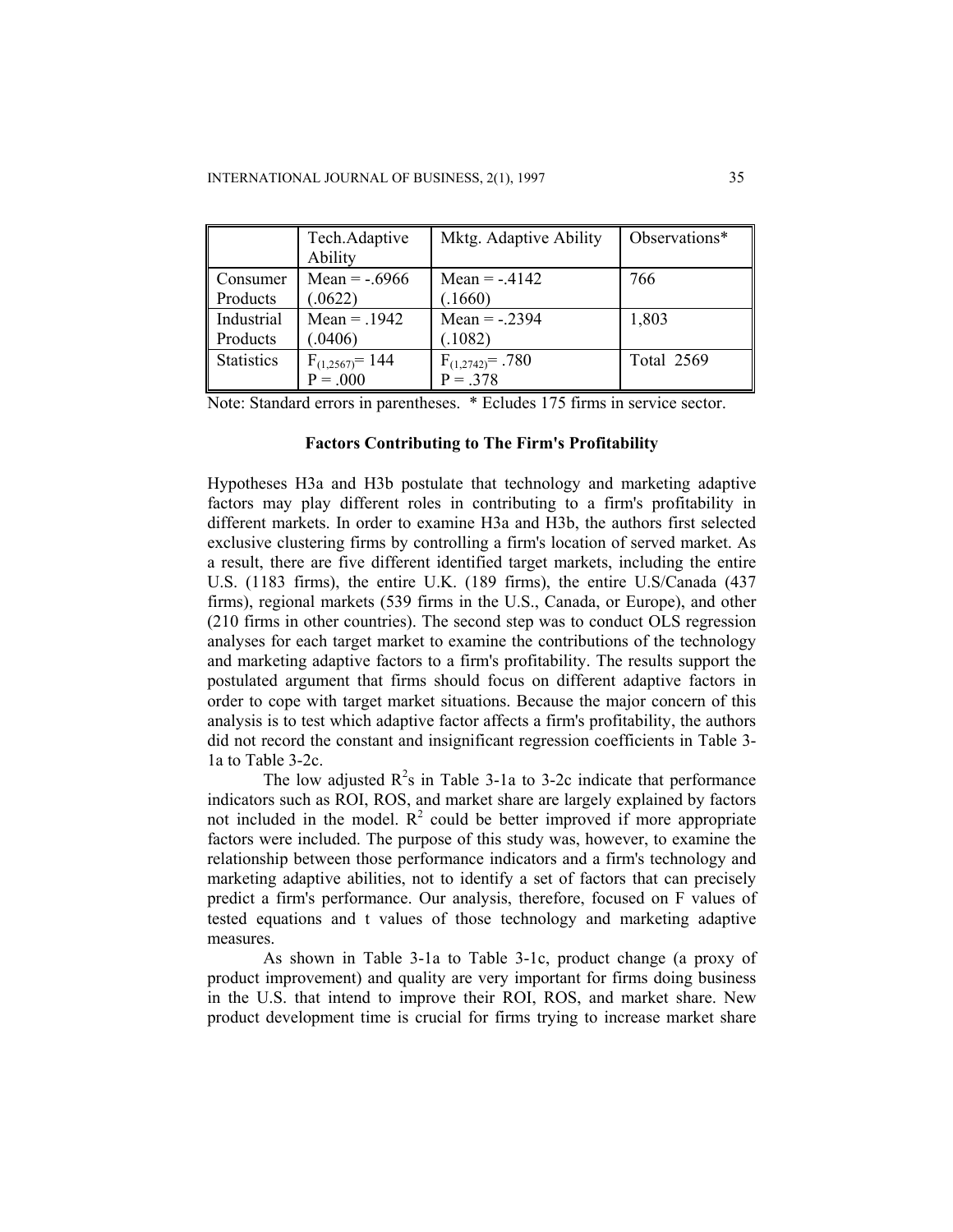only. In the U.S./Canada, product change and quality are also very important for improving ROI, ROS, and market share, while new product development time affects firms' ROS only. In the U.K. and "Other" countries, quality is the only factor significantly influencing firms' ROI, ROS, and market share. Product change and new product development time do not affect firms' profitability. In the "Regional" target markets, quality is always important for increasing firms' profitability; product change is good for improving ROS and market share, but not ROI.

 As shown in Table 3-2a to Table 3-2c, product breadth, percentage sales from new products, and a firm's relative image are always important for improving ROI, ROS, and market share in the U.S. market. Firms that are concerned about their market share should also focus on advertising and services because these two factors also significantly affect firms' market share building. In the U.K. market, a firm's image is always crucial for improving ROI, ROS, and market share. In addition to its image, in order to improve ROI, a firm in the U.K. market should also enhance its relative services; to increase ROS, a firm should enhance its promotion, while to increase its market share, a firm should also improve its product breadth and sales force. In the U.S./Canada target market, product breadth, percentage sales from new products, and the firm's image are important for all three profitability measures in this research. To increase market share, a firm should also focus on advertising. It is interesting to see that offering better services erodes a firm's ROS. In a "Regional" target market, a firm's image and services are very important for increasing its ROI, ROS, and market share. Having a selfcontrolled distribution channel through forward integration lessens a firm's ROI. To increase its market share, in addition to image and services, a firm should consider a relative high product breadth, lower percentage sales from new products, a stronger promotional campaign, but a lower sales force expenditure. In "Other" national markets, all marketing factors do not affect a firm's ROI and ROS. However, to increase its market share, a firm should focus on providing a wider product breadth and a better company image.

| <b>Tech Factors</b> |            | U.K.       | U.S./Canada | Regional   | Other      |
|---------------------|------------|------------|-------------|------------|------------|
| Prod Change         | $1.508***$ |            | $1.815***$  |            |            |
| New PD Time         |            |            |             |            |            |
| <b>Prod Quality</b> | $3.832***$ | $6.077***$ | $4.658***$  | $4.057***$ | $4.447***$ |
| Adj. $R^2$          | .0491      | 1370       | .0995       | .0529      | .0620      |

#### **TABLE 3-1a. TECHNOLOGY FACTORS INFLUENCING ROI**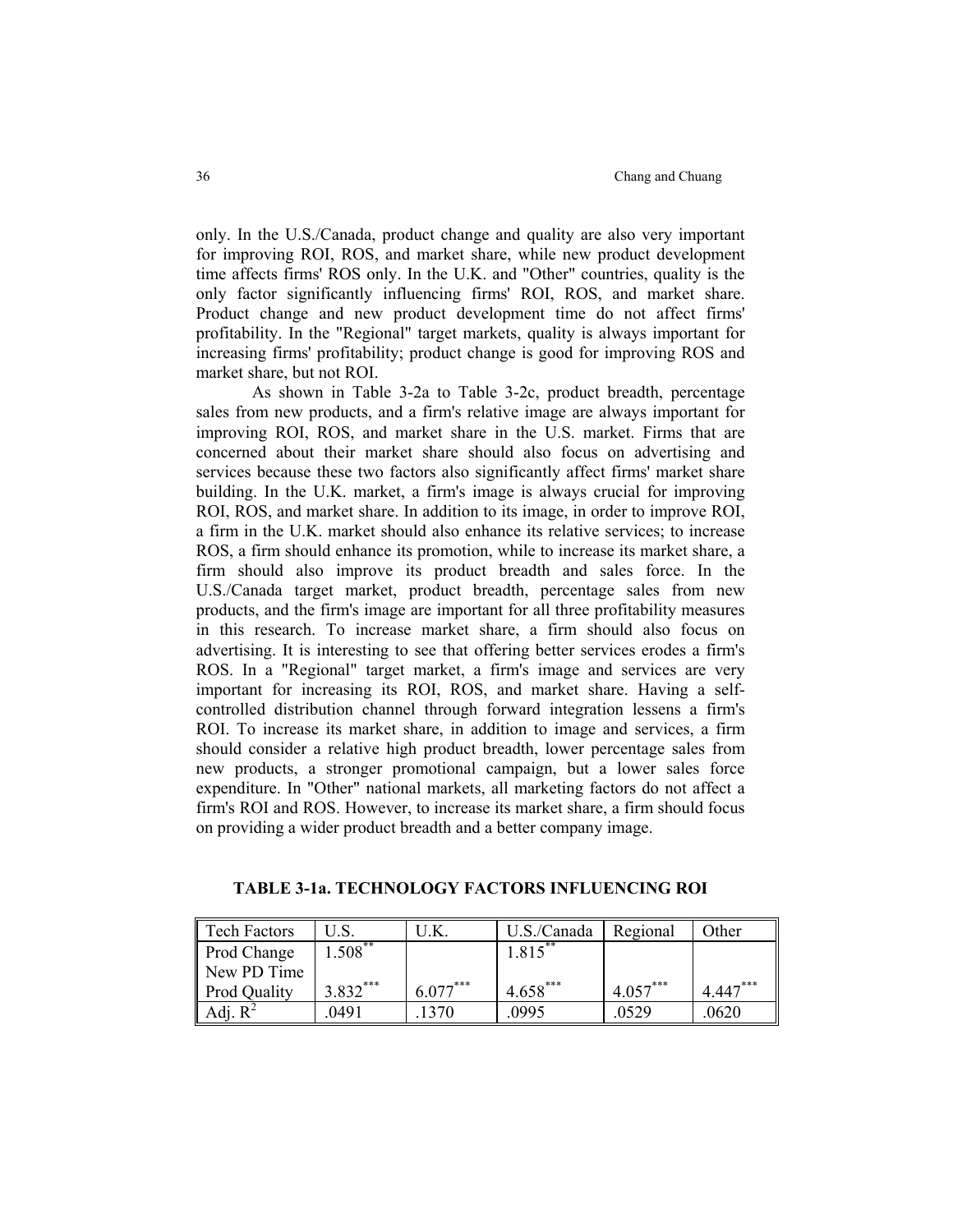|                | ***<br>=<br>້⇔ູ             | ***<br>$\sim$<br>$- -$<br>$\sim$ | .***                          | *** | II<br>. |
|----------------|-----------------------------|----------------------------------|-------------------------------|-----|---------|
| $\mathbf{r}$ . | $\sim$ 0.01<br>$\mathbf{r}$ | ala ala                          | <b>P</b> $\sim$ 0.1<br>$-1 -$ | .   |         |

Note: \*\*\* indicates P < .001; \*\* indicates P < .01; \* indicates P < .05.

## **TABLE 3-1b. TECHNOLOGY FACTORS INFLUENCING ROS**

| <b>Tech Factors</b> | U.S.           | U.K.        | U.S./Canada           | Regional    | Other                 |
|---------------------|----------------|-------------|-----------------------|-------------|-----------------------|
| Prod Change         | $.7547**$      |             | $1.026$ **            | $.8842$ $*$ |                       |
| New PD Time         |                |             | $-0.9329$<br>3.061*** |             |                       |
| Prod Quality        | $2.214***$     | $3.256***$  |                       | $2.617***$  | $2.576***$            |
| Adj. $R^2$          | .0564          | .1592       | .1279                 | .0776       | .0523                 |
|                     | $F = 23.5$ *** | $F=11.7***$ | $F = 21.2$            | $F=15.0***$ | $F=3.79$ <sup>*</sup> |

Note: \*\*\* indicates  $P < .001$ ; \*\* indicates  $P < .01$ ; \* indicates  $P < .05$ .

# **TABLE 3-1c. TECHNOLOGY FACTORS INFLUENCING MARKET SHARE**

| <b>Tech Factors</b> | U.S.          | U.K.        | U.S./Canada    | Regional               | Other       |
|---------------------|---------------|-------------|----------------|------------------------|-------------|
| Prod Change         | $1.287**$     |             | $1.850^{*}$    | $3.099***$             |             |
| New PD Time         | $1.090^*$     |             |                |                        |             |
| Prod Quality        | 5.086***      | $6.830***$  | $5.814***$     | $4.373***$             | $6.922***$  |
| Adj. $R^2$          | .0947         | .0632       | .1253          | .0875                  | 1141        |
|                     | $F = 411$ *** | $F=4.16$ ** | $F = 20.7$ *** | $F=171$ <sup>***</sup> | $F=8.84***$ |

Note: \*\*\* indicates  $P < .001$ ; \*\* indicates P $< .01$ ; \* indicates P $< .05$ .

# **TABLE 3-2a. MARKETING FACTORS INFLUENCING ROI**

| <b>Mktg Factors</b> | U.S.        | U.K.      | U.S./Canada           | Regional              | Other |
|---------------------|-------------|-----------|-----------------------|-----------------------|-------|
| Prod Brdth          | $1.066*$    |           | 2.267                 |                       |       |
| % New Prod          | $-1.139$ ** |           | $-1.051$ <sup>*</sup> |                       |       |
| Price               |             |           |                       |                       |       |
| <b>Sales Force</b>  |             |           |                       |                       |       |
| Advertising         |             |           |                       |                       |       |
| Promotion           |             |           |                       |                       |       |
| <b>Services</b>     |             | 4.688**   |                       | $1.584*$              |       |
| Image               | $4.319***$  | $2.995^*$ | $3.691***$            | $3.170***$            |       |
| Channels            |             |           |                       | $-1.378$ <sup>*</sup> |       |
| Adj. $R^2$          | .0823       | .1031     | .0818                 | .0640                 | .0438 |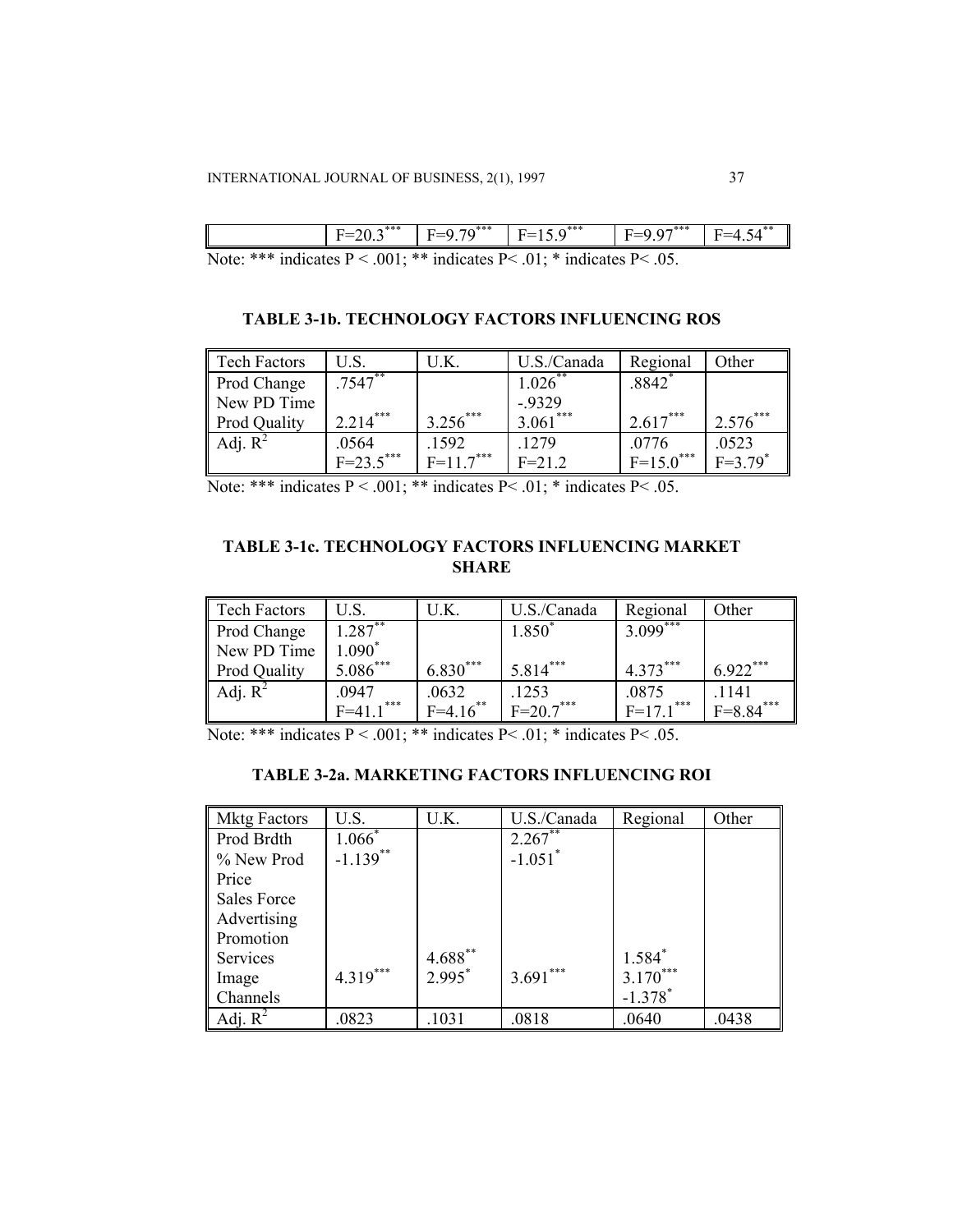|              |             | ** | $\sim$ | $\mathbf{a} \cdot \mathbf{a}$<br>. | - - ***<br>◡              |  |
|--------------|-------------|----|--------|------------------------------------|---------------------------|--|
| $\mathbf{X}$ | مله مله مله |    |        | $\mathbf{R}$ $\mathbf{R}$          | $\mathbf{D}$ $\mathbf{A}$ |  |

Note: \*\*\* indicates  $P < .001$ ; \*\* indicates P $< .01$ ; \* indicates P $< .05$ .

| <b>Mktg Factors</b> | U.S.                  | U.K.        | U.S./Canada                       | Regional    | Other    |
|---------------------|-----------------------|-------------|-----------------------------------|-------------|----------|
| Prod Brdth          | $.7352***$            |             | $1.581$ <sup>***</sup>            |             |          |
| % New Prod          | $-.5444$ <sup>*</sup> |             | $-9494$ **                        |             |          |
| Price               |                       |             |                                   |             |          |
| <b>Sales Force</b>  |                       |             |                                   |             |          |
| Advertising         |                       |             |                                   |             |          |
| Promotion           |                       | $1.717*$    |                                   |             |          |
| Services            |                       |             | $-0.9804$<br>3.246 <sup>***</sup> | $1.107*$    |          |
| Image               | $2.251***$            | $1.472*$    |                                   | $1.623***$  |          |
| Channels            |                       |             |                                   |             |          |
| Adj. $R^2$          | .0871                 | .1194       | .1311                             | .0819       | .0427    |
|                     | $F=12.4***$           | $F=2.70$ ** | $F=7.16***$                       | $F=5.24***$ | $F = 99$ |

Note: \*\*\* indicates  $P < .001$ ; \*\* indicates  $P < .01$ ; \* indicates  $P < .05$ .

| <b>TABLE 3-2c. MARKETING FACTORS INFLUENCING MARKET</b> |
|---------------------------------------------------------|
| <b>SHARE</b>                                            |

| <b>Mktg Factors</b> | U.S.                   | U.K.       | U.S.        | Regional              | Other                  |
|---------------------|------------------------|------------|-------------|-----------------------|------------------------|
|                     |                        |            | Canada      |                       |                        |
| Prod Brdth          | $3.571$ <sup>***</sup> | $5.173***$ | $5.151***$  | $2.791***$            | $4.365$ <sup>***</sup> |
| % New Prod          | $-1.173***$            |            | $-1.665$ ** | $-1.787***$           |                        |
| Price               |                        |            |             |                       |                        |
| <b>Sales Force</b>  |                        | $3.166$ ** |             | $-1.647$ <sup>*</sup> |                        |
| Advertising         | $2.471***$             |            | $3.524***$  |                       |                        |
| Promotion           |                        |            |             | $2.682***$            |                        |
| Services            | $2.406***$             |            |             | $1.747*$              |                        |
| Image               | $3.305***$             | $6.635***$ | $3.893***$  | $3.323***$            | $3.928*$               |
| Channels            |                        |            |             |                       |                        |
| Adj. $R^2$          | .2108                  | .3864      | .2702       | .1907                 | .2090                  |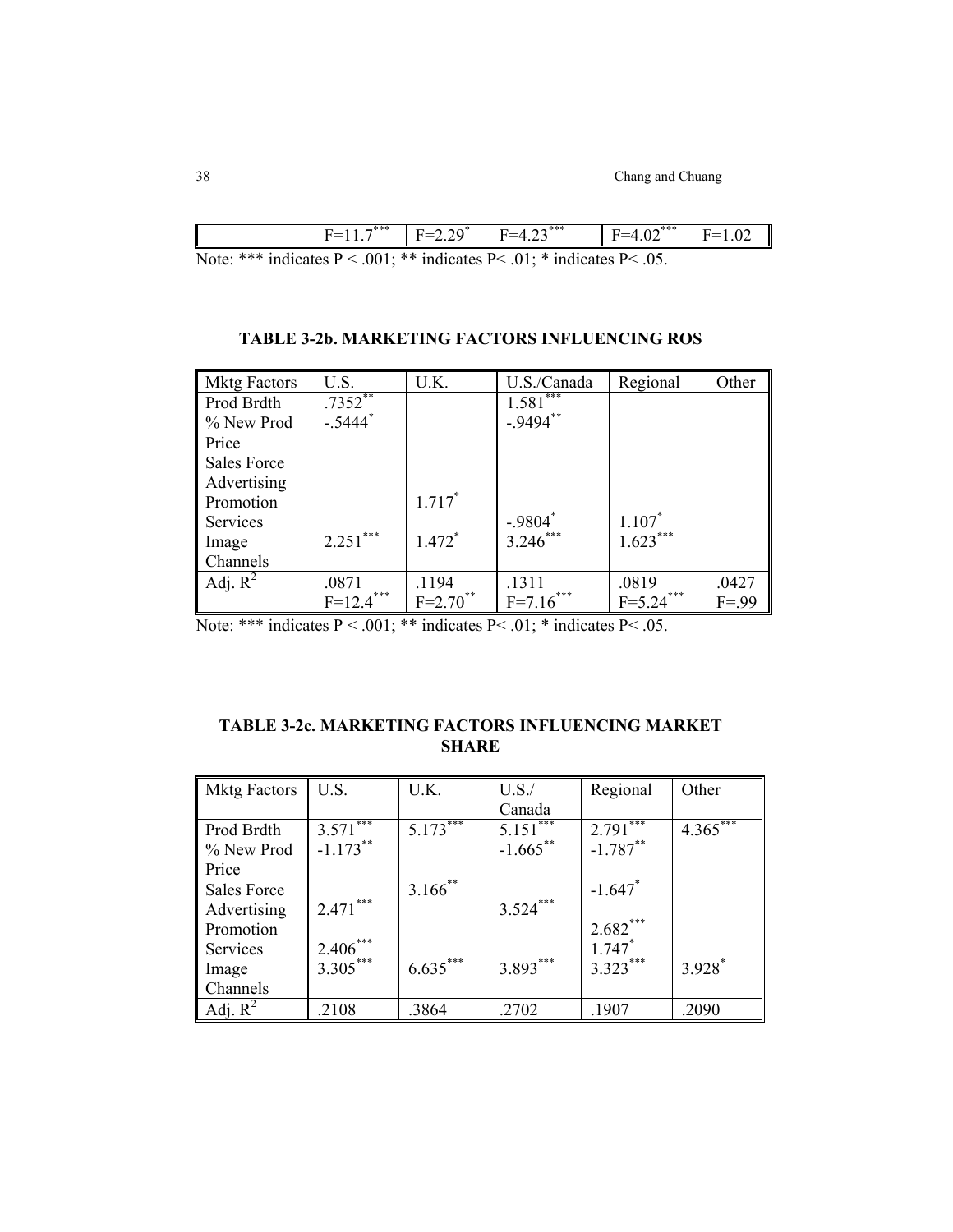|                                                                                                | *** | ***<br>. — .<br>⊸ ∙ | *** | *** | ∥<br>$\checkmark$ |
|------------------------------------------------------------------------------------------------|-----|---------------------|-----|-----|-------------------|
| Mata, *** indicates $D \times 0.01$ , ** indicates $D \times 0.1$ , * indicates $D \times 0.5$ |     |                     |     |     |                   |

Note: \*\*\* indicates  $P < .001$ ; \*\* indicates  $P < .01$ ; \* indicates  $P < .05$ .

### **V. CONCLUSIONS**

Firms that intend to expand their business globally face many challenges--new business environment, unfamiliar consumer preferences, location choices for performing business activities, internal communications and planning processes, and effective coordination of global operations. These challenges require firms to develop better adaptive abilities for coping with rapid changes in the business environment. A firm's success results from its ability to create customer value, which requires a good adaptive capability to develop a product and a marketing mix suitable to its target consumers. A firm can enhance its adaptive capability by improving technology, marketing skills, and management competence. Such improvements help a firm to move from a lower state of adaptation to a higher state of adaptation. In so doing, strategic managers can enhance a firm's adaptive capability to fit the firm more, particularly if the firm is to exist in a changing environment [9].

 In this paper, the authors first examined the relationship between the firm's adaptive ability and its order of market entry. The results indicate that market leaders possess higher technology and marketing adaptive abilities than do market followers. This finding supports the internationalization literature, which suggests that firms with intangible asset advantage can easily expand their businesses into new geographic markets. Firms can easily enter a national market and succeed as market leaders if they possess unique asset advantage. However, market followers can also prosper by focusing on marketing programs that offer their customers quality products and services [6]. In other words, firms acting as market leaders should possess a higher technology level, while market followers must have strong marketing capabilities in order to succeed in a given national market.

 Next, the authors tested the differences of technology and marketing adaptive abilities between consumer and industrial product manufacturers. The results show that industrial product manufacturers possess a higher technology adaptive ability than do consumer product manufacturers. However, there is no significant difference between the two in marketing adaptive ability. This finding indicates that in order to succeed in their target markets, industrial product manufacturers need marketing skills as much as consumer product manufacturers do.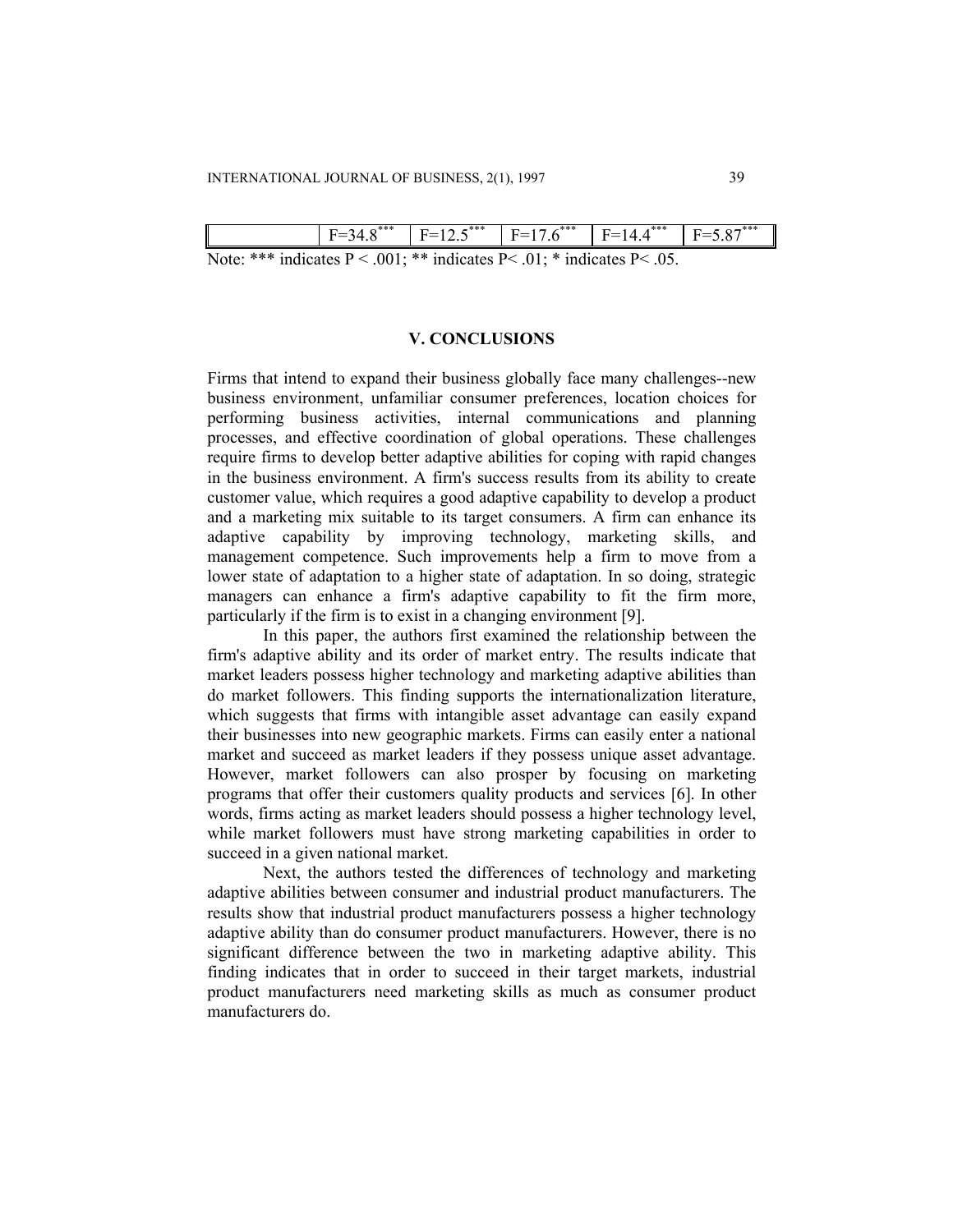Third, in order to understand the influence of technology and marketing adaptive factors upon a firm's success in each national market, the authors used OLS regression analysis to discover the real contribution of each study variable to the firm's profitability in every market. Table 3-1a to Table 3-2c summarize the research findings. Among three technology adaptive factors, quality is the only variable that has a significant contribution to a firm's profitability in every national market. Product change frequency contributes to profitability in the U.S., the U.S./Canada, and "Regional" (within the U.S., Canada, or Europe) markets only. New product development time positively influences the firm's market share only in the U.S. market, but negatively affects the ROS of firms doing business in the entire U.S./Canada market.

 Among nine marketing adaptive factors, brand image is the only variable that contributes to the firm's profitability in all national markets except "Other" (not U.S., U.K., Canada, or Europe), while relative price and forward (distribution channels) integration are two adaptive factors that show no significant contribution to the firm's profitability. Product breadth is important for increasing the firm's ROI and ROS in the U.S. and U.S./Canada, while service is important for firms in the U.K. and "Regional" markets. Percentage of sales from new products decreases the firm's profitability in the U.S. and in U.S./Canada. The negative sign of percentage sales from new products means that the higher the percentage sales from new products, the lower the profitability. The finding differs from the product life cycle argument in the marketing literature, which suggests that firms introducing new products would have a better chance to use skimming pricing and to generate a higher profit margin because of less competition at the early stages of the product life cycle. A further study is necessary to find out what factors could have changed the association of the two variables from positive to negative.

#### **REFERENCES**

- [1] Barr, S. (1994). "In The Market for A Good Coupler?" *Telephony*, March 21, 226(12): 24-29.
- [2] Bartlett, C. A. & Ghoshal, S. (1992). *Transnational Management*. Homewood,IL: Irwin.
- [3] Basberg, B. L. (1987). "Patents and the Measurement of Technological Change: A Survey of the Literature." *Research Policy*, 16(2-4): 131- 141.
- [4] Boone, L. E. & Kurtz, D. L. (1992). *Contemporary Marketing*, *7th ed*. New York: Dryden Press.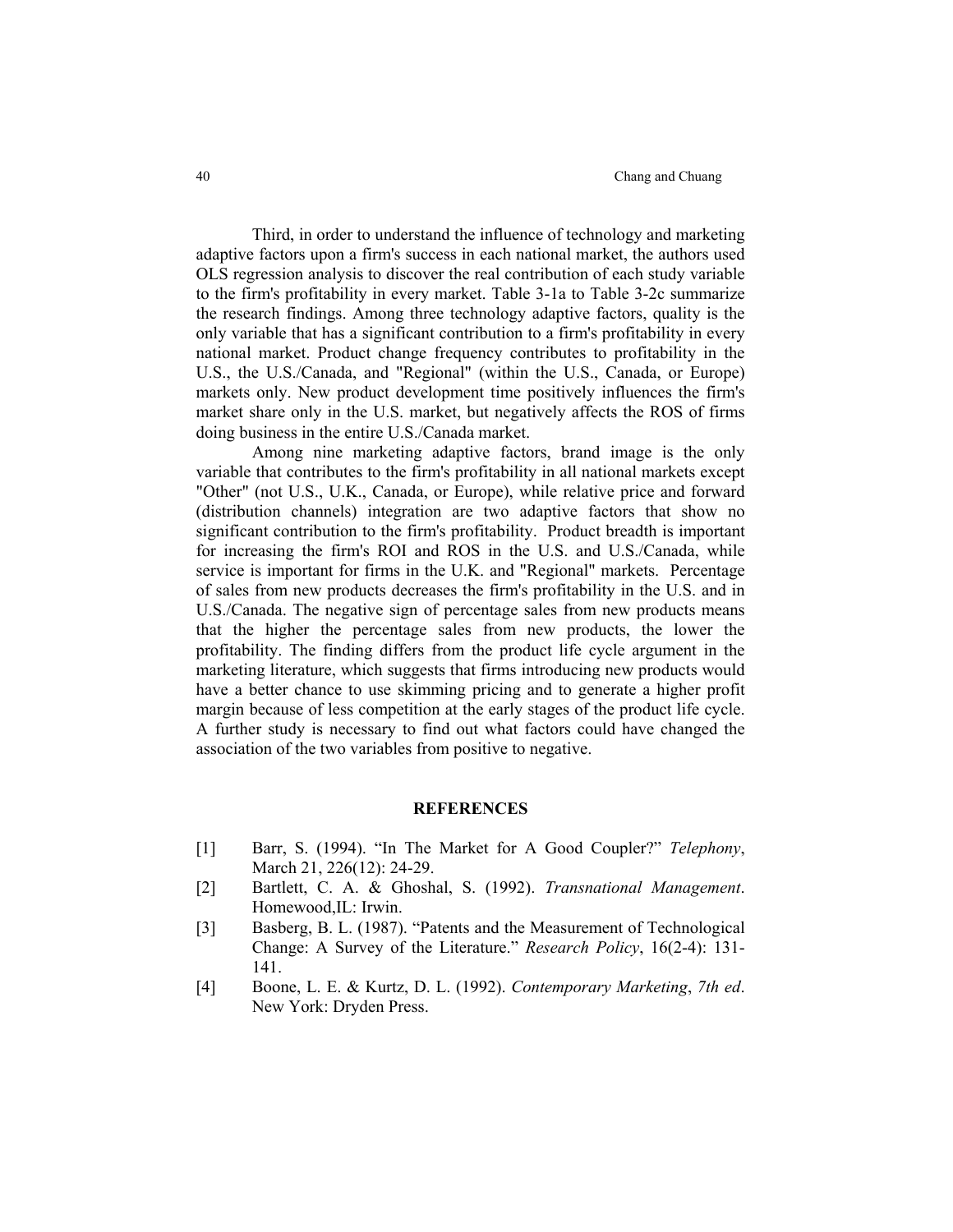- [5] Brittain, J. (1989). "Strategy and Time-Dependent Failure Probabilities: Experience, Obsolescence, and Strategic Change." *Academy of Management Best Papers Proceedings 1989*: 173-177.
- [6] Buzzell, R. D. & Gale, B. T. (1987). *The PIMS Principles*. New York: The Free Press.
- [7] Caves, R. E. (1971). "International Corporations: The Industrial Economics for Foreign Investment." *Economica*, February: 1-27.
- [8] Chakrabarti, A. K. (1989). "Technology Indicators: Conceptual Issues and Measurement Problems." *Journal of Engineering & Technology Management*, 6(2): 99-116.
- [9] Chakravarthy, B. S. (1982). "Adaptation: A Promising Metaphor for Strategic Management." *Academy of Management Review*, 7(1): 35-44.
- [10] Chakravarthy, B. S. (1986). "Measuring Strategic Performance*." Strategic Management Journal*, 7: 437-483.
- [11] Chang, T. (1995). "Formulating Adaptive Marketing Strategies in A Global Industry." *International Marketing Review*, 12(6): 5-18.
- [12] Christenson, C. J. (1973). "The "Contingency Theory" of Organization: A Methodological Analysis." Harvard University, Graduate School of Business Administration Working Paper.
- [13] Cyert, R. M. & March, J. G. (1963). *A Behavioral Theory of the Firm*. Englewood Cliffs, NJ: Prentice-Hall.
- [14] Darling, J. R. & Taylor, R. E. (1989). "A Model for Reducing Internal Resistance to Change in a Firm's International Marketing Strategy." *European Journal of Marketing*, 23(7): 34-41.
- [15] Douglas, S. P. & Wind, Y. (1987). "The Myth of Globalization." *Columbia Journal of World Business*, 22(4): 19-29.
- [16] Doyle, P., Saunders, J. & Wright, L. (1988). "A Comparative Study of British, U.S. and Japanese Marketing Strategies in the British Market." *International Journal of Research in Marketing*, 5(3): 171-184.
- [17] Dunning, J. H. (1973). "The Determinants of International Production." *Oxford Economic Papers*, 25(November): 155-177.
- [18] Flaherty, M. T. (1988). "Emerging Global Business Environment and Managerial Reaction to It." Paper COF-8, Presented at *the Ministry of International Trade and Industry Conference*, Tokyo.
- [19] Forbes, K. F. & Zampelli, E. M. (1991). "Growth, Technology, and the Demand for Scientists and Engineers." *Industrial Relations*, 30(2): 294- 301.
- [20] Fraser, C. & Hite, R. E. (1990). "Participation in the International Marketplace by US Manufacturing Firms." *International Marketing Review*, 7(5): 63-71.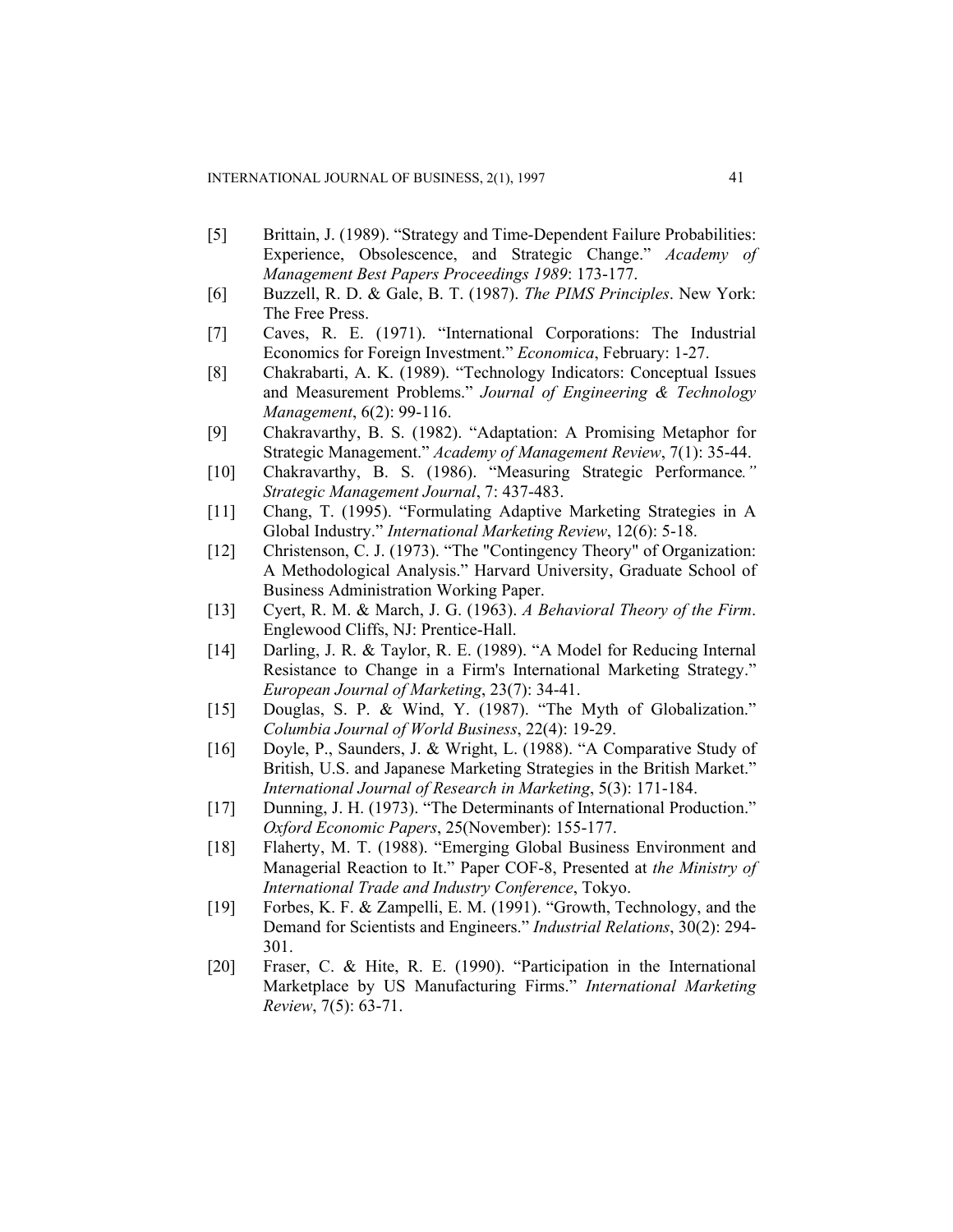- [21] Hannan, M. T. & Freeman, J. (1984). "Structural Inertia and Organizational Change." *American Sociological Review*, 49: 149-164.
- [22] "High Technology Strives First for Quality." (1994. October) *Manufacturing Systems*. 12(10): 6.
- [23] Hofstede, G. H. (1980). *Culture's Consequences: International Difference in Work-related Values*. Beverly Hills, CA: Sage.
- [24] Hymer, S. H. (1976*). The International Operations of National Firms: A Study of Direct Foreign Investment*. Cambridge, MA: MIT Press.
- [25] Ito, K. (1988). *Sources of Global Competitiveness of Japanese Manufacturing Firms*. Unpublished Ph.D. Dissertation, U. of Michigan.
- [26] Keegan, W. J. (1969). "Multinational Product Planning: Strategic Alternatives." *Journal of Marketing*, January: 58-62.
- [27] Kindleberger, C. P. (1969). *American Business Abroad*. New York: Yale University Press.
- [28] Kogut, B. & Chang, S. J. (1991). "Technological Capabilities and Japanese Foreign Direct Investment in The United States." *Review of Economics and Statistics*, 73(3):401-413.
- [29] Kogut, B. & Singh, H. (1988). "The effect of National Culture on the Choice of Entry Mode." *Journal of International Business studies*, 19(3):411-432.
- [30] Levitt, T. (1983). "The Globalization of Markets." *Harvard Business Review*, May/June: 92-102.
- [31] Lawrence, P. R. & Lorsch, J. W. (1967). *Organization and Environment: Managing Differentiation and Integration*. Boston: Harvard University.
- [32] Luostarinen, R. (1980). *Internationalization of the Firm*. Helsinki: the Helsinki School of Economics.
- [33] Mascarenhas, B. (1986). "International Strategies of Non-dominant Firms." *Journal of International Business Studies*, 17(1): 1-25.
- [34] McKenna, J. F. (1992). "Not A Facility, but A Capability." *Industry Week*. June 15, 241(12): 60-61.
- [35] Miles, R. E. & Snow, C. C. (1978). *Organizational Strategy, Structure, and Process*. New York: McGraw-Hill.
- [36] Miles, R. H. (1982). *Coffin Nails and Corporate Strategy*. Englewood Cliffs, NJ: Prentice Hall.
- [37] Mitchell, W., Shaver, J. M. & Yeung, B. (1993). "Performance Following Changes of International Presence in Domestic and Transition Industries." *Journal of International Business Studies*, 24(4): 647-669.
- [38] Morck, R. & Yeung, B. (1991). "Why Investors Value Multinationality." *Journal of Business*, 64(2): 165-187.